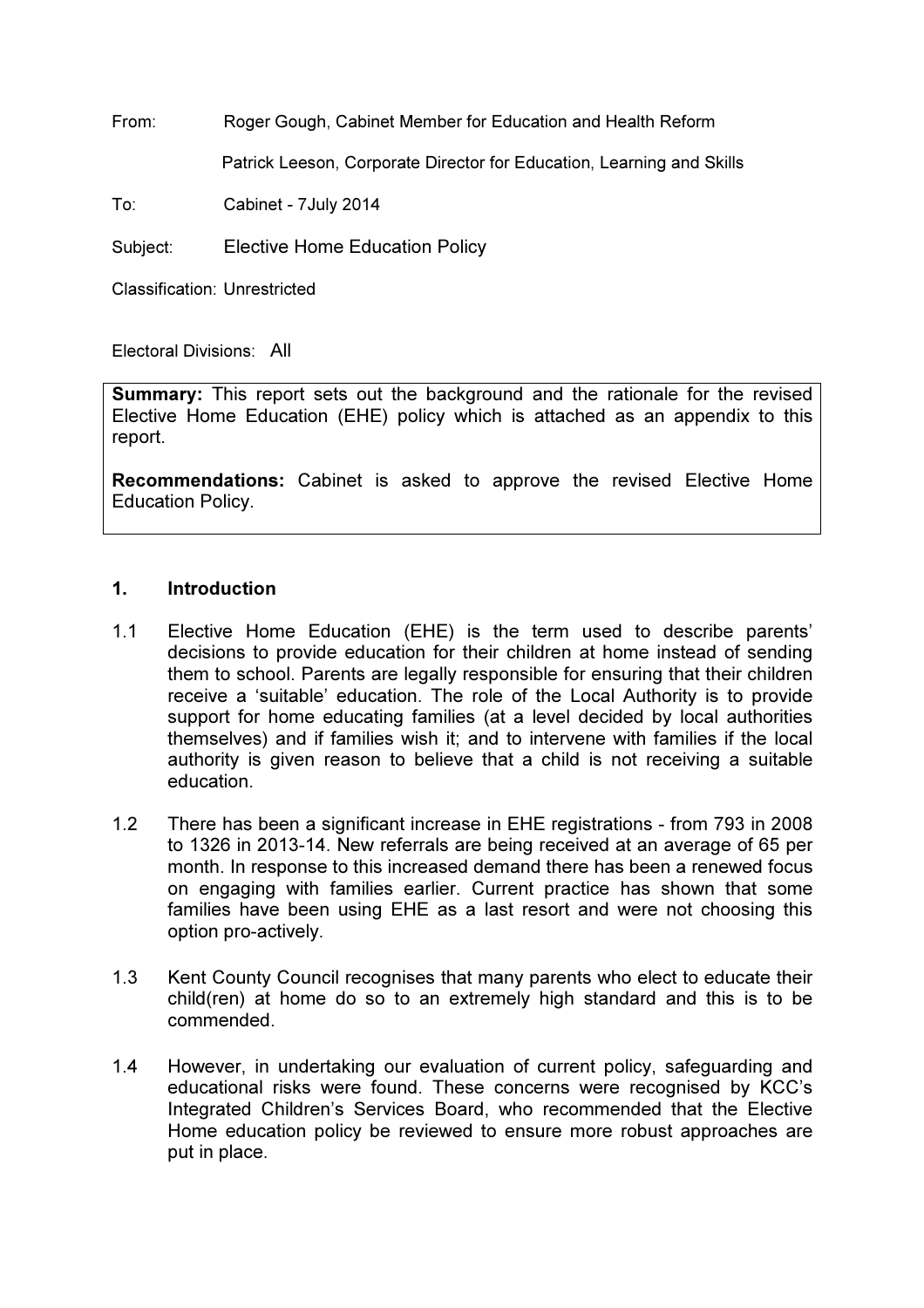# 2. Bold Steps for Kent and Policy Framework

- 2.1 The 'Bold Steps for Education' priorities particularly relevant to EHE are to:
	- Promote and champion educational excellence and positive educational outcomes for all children and young people;
	- Ensure every child has fair access to all schools and other educational provision;
	- Make the most effective and efficient use of the available resources to support improved educational outcomes for children and young people;
	- Support vulnerable pupils, including looked after children and pupils with special educational needs and disabilities so that they achieve well and make good progress;
	- Support greater choice for parents and families by commissioning a sufficient and diverse supply of places in strong schools and quality early years settings.

## 3. Education risks

- 3.1 KCC's current interpretation of legislation and guidance results in EHE Officers making contact with registered home educating parents and offering to visit homes to advise and provide support. However, parents may refuse this offer and provide alternative evidence of education. They may choose to meet EHE Officers at an alternative venue, or choose not to engage. There is some risk therefore that children who are not visited may not be receiving a suitable or any planned education. This means the LA is not able to ascertain whether a suitable education is being provided in these cases.
- 3.2 KCC officers may only intervene where there is evidence or a strong belief that a child or young person is not receiving a suitable education.
- 3.3 In addition to the significant increase in EHE registration, there are also disproportionate numbers of adolescents leaving schools to be home educated. The profile of young people taken off roll for Home Education suggests this is being used as an alternative to addressing vulnerabilities and learning needs that could have been supported through earlier interventions:
	- o 2% of EHE pupils received a permanent exclusion prior to being taken off roll, which is a higher proportion of the cohort than for all Kent pupils, 0.6% of whom received a permanent exclusion. 14% of EHE pupils receive one or more fixed term exclusions in comparison with 5% of all Kent pupils who received one or more fixed term exclusions. 6% of EHE pupils received multiple fixed term exclusions during the academic year in which they were taken off roll from school.
	- $\circ$  A high percentage of EHE pupils have poor attendance at school which gets worse during the year in which they are taken off roll. Average attendance for this cohort reduces from 79% to 69% in the academic year prior to the year in which they were taken off roll to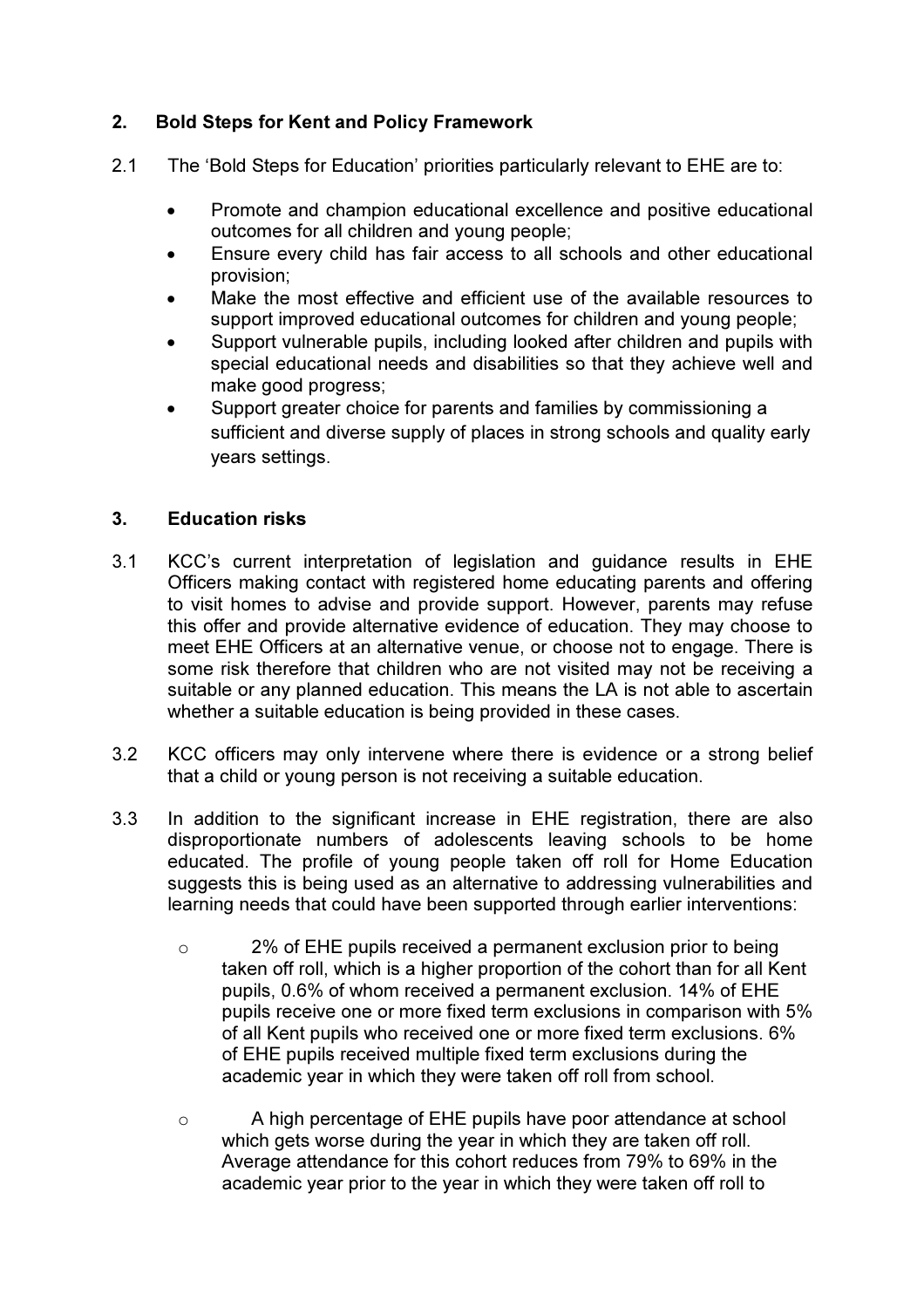become home educated. Persistent Absence of EHE pupils (that is absence of 15% or higher) shows the same trend: 45% of EHE pupils were persistently absent from school in the academic year prior to the year in which they were taken off roll and the persistent absence rate increases to 62% in the academic year during which they were taken off roll. In these cases their educational progress and attainment has already been damaged.

### 3. Safeguarding risks

- 3.1 Families who choose to home educate at the time a child reaches statutory school age do not have to register as EHE with the local authority. Families with children who are reported and registered as a Child Missing Education can inform KCC that they are home educating and may refuse a home visit.
- 3.2 Although there is no evidence that children who are EHE are at any more of a safeguarding risk, it is the case that universal systems in place to safeguard young people that are embedded in schools are not necessarily available to children who are educated at home. There is a risk that these young people have less access to agencies that would carry out safeguarding functions and duties. The current policy is such that the voice of the child is not routinely heard.
- 3.3 The proposed policy provides a clearer basis for protocol in relation to children known to Specialist Children's (Social Care) Services (SCS) when they are withdrawn from school to be home educated. It also clarifies the arrangements for reviewing a situation where an existing home educated child becomes known to SCS.
	- o 13% of EHE pupils were known to SCS at the point of being taken off roll or prior to being taken off roll from school. The cohort known to SCS consists of those with Child Protection status – 5%; Child in Need status – 5%; and Child in Care – 3%.
	- o 16% of EHE pupils who were known to SCS returned to school in the same academic year in which they left.

## 4. Key Policy Changes

- 4.1. The key policy changes are set out below.
- 4.2 In order for parents to satisfy KCC that they are providing a suitable education an EHE Officer will request to meet with the family and the child to discuss the education provision. Evidence at this meeting could include a report about the education provided, an assessment by a qualified third party or by showing samples of their child's learning supported with input from the child. Parents should provide evidence of a suitable education that would, on the balance of probabilities, convince a reasonable person that a suitable education is being provided for the age and ability of the child.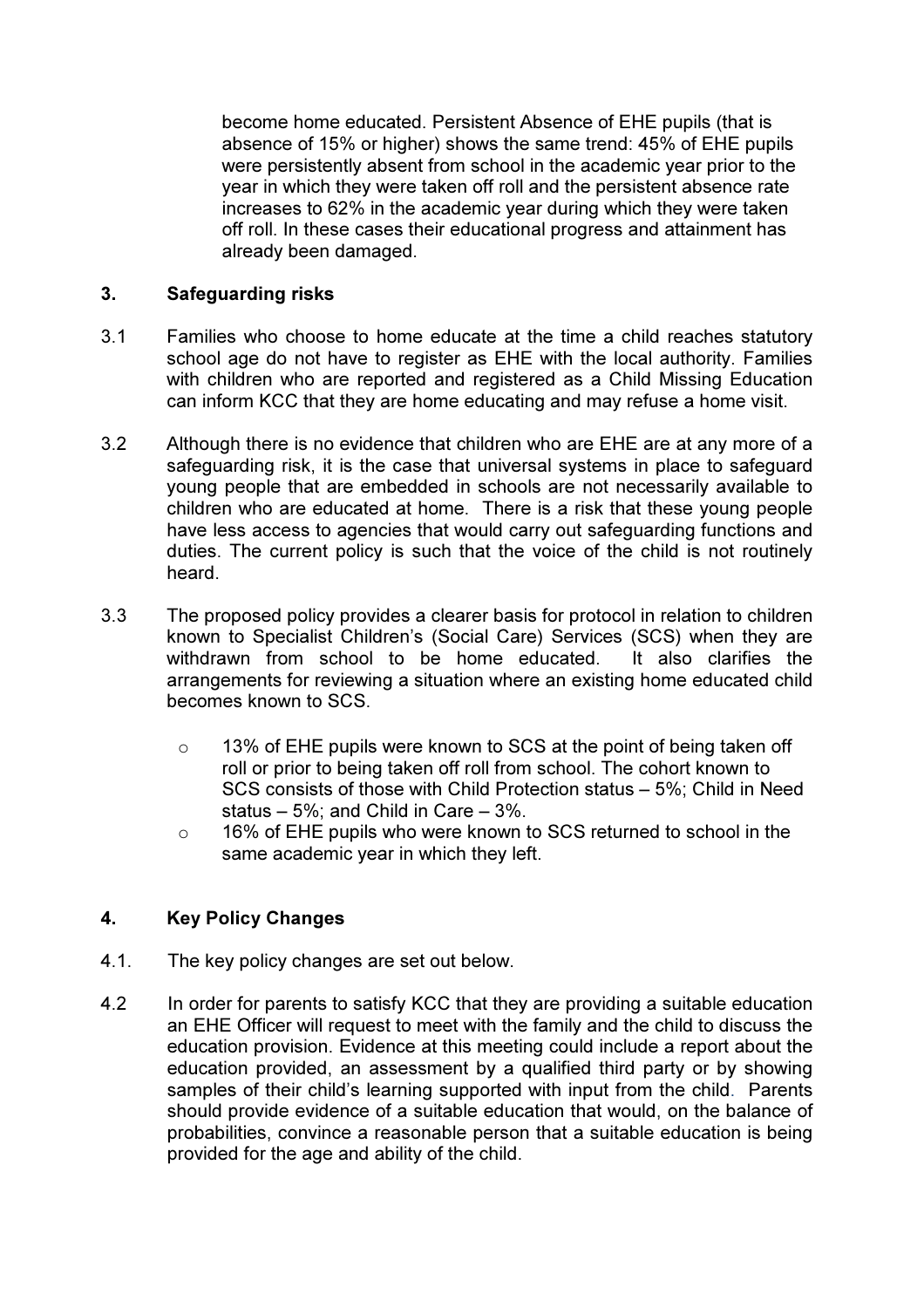- 4.3 Should the offer of a visit be declined the LA will not be able to state that a suitable education is being offered. The LA will also record that there has been no opportunity to speak to the child regarding their education. In this case the child's name will be added to the Children Missing Education register until such time as it becomes possible to ascertain that they are receiving suitable education. This information will also be made available for the KCC Children's Social Services Teams.
- 4.4 When the EHE officer is satisfied that a parent is complying with their Section 7 of the Education Act 1996 duty, the EHE officer and family will agree a date for the next annual review of educational provision. Parents may contact the EHE team during this period for advice and support.
- 4.5 Following contact with the parent and child the EHE officer will write to parents within four weeks summarising the matters discussed/presented and will provide any additional information or advice requested by parents.
- 4.6 If it appears that a child is not receiving a suitable education, the EHE officer will offer advice and support to help enhance the education being provided and agree a follow up visit to monitor progress.
- 4.7 If it appears to the EHE officer that a child is still not receiving an 'efficient' and 'suitable' full-time education, the officer will write to the parent stating that this appears to be the case, the reasons for their opinion and inviting them to respond. Parents will be given 15 working days to reply. Their reply should address the question of whether they are providing a 'suitable education' with reference to their own philosophy, and/ or educational provision.
- 4.8 The EHE Team will only take legal action against the parent as a last resort, after all reasonable avenues have been explored to bring about a resolution of the situation.
- 4.9 "If it appears to a local education authority that a child of compulsory school age in their area is not receiving suitable education, either by regular attendance or otherwise, they shall serve a notice in writing on the parent requiring him to satisfy them within the period specified in the notice that the child is receiving such education". [Section 473(1) of the Education Act 1996]
- 4.10 If it appears to KCC that an appropriate education is not taking place then a magistrate may be requested to issue a School Attendance Order. At any stage following the issue of the Order, parents may present evidence to KCC that they are now providing a suitable education and apply to have the Order revoked. If this is refused, parents can choose to refer the matter to the Secretary of State. If KCC prosecutes parents for not complying with the Order, then it will be for a court to decide whether the education being provided is suitable and efficient. The court can revoke the Order if it is satisfied that the parent is fulfilling their duty. It can also revoke the Order where it imposes an Education Supervision Order.